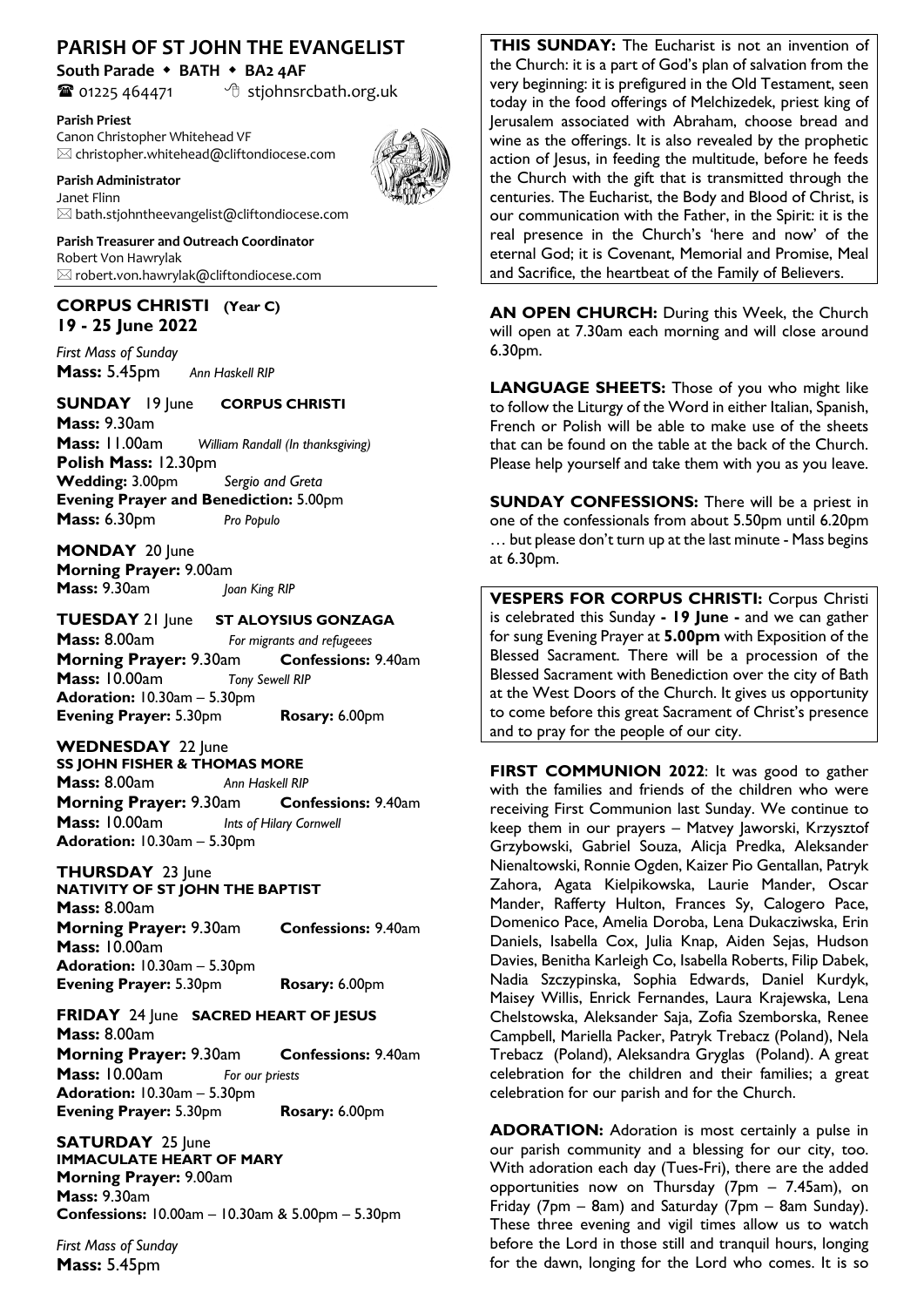good to encounter people who cross our threshold to be drawn into the tranquillity and peace that comes from being before the Lord. It is good to see so many taking up the challenge of the giving of an hour or so during the night. If you want to offer yourself for an hour's prayer – either in Church during the day or in the Chapel for one of the evenings - do 'sign up'. Catherine, AJ, Angelina or George would be happy to allocate you a time.

**ORDINATION OF JOSEPH MEIGH: Deacon Joseph** has been at St Mary's this last ten months or so and is to be ordained priest at the Cathedral on **Saturday 9 July**. You are warmly invited to come along to the ordination and St Mary's have arranged a coach. The coach leaves at 9.30am from St Mary's and will return, leaving the Cathedral at 1.30pm. £10 coach fare. You'll need to contact St Mary's to reserve a space on the bus. bath.stmary@cliftondiocese.com

**WORSHIP AND PRAISE** during Adoration on a Wednesday from 12.30pm until 1.30pm. Do come along – prayer and music before the Lord.

**FRIDAY LUNCHES:** Friday lunches have borne fruit in simply bringing people together across the weeks of Lent and Easter. They have been such a good thing – seeing 20, 25, 30 people sat down in conversation around a delicious meal – that they continue now beyond Pentecost. All you need do is turn up. A hearty fresh soup, with fresh bread, fruit and cheese await you… all served and laid up for you, too. Come and enjoy the conversation and the company. There is no charge for the lunch, just an offering that helps pay for the next week's lunch. **Every Friday at 12.30pm.**

**CHILDREN'S ADORATION** each Friday at 4.30pm in the Sacred Heart Chapel. This simple hour before the Blessed Sacrament is an opportunity to draw families together in stillness and in prayer. Do come along if you can.

**THE SYNOD – A DIOCESAN PRESENTATION:**  Bishop Declan invites every parish to an evening liturgy at the Cathedral on **June 22 at 7pm** (this coming Wednesday) when he will also present Clifton's Synod report to each parish. Fr Christopher will be accompanied by our three Synod Delegates in receiving the report on behalf of the parish… but it would be good if others were there in the gathering. You will need to register your 'presence', and to facilitate this, you are asked to book onto the event via this link: eventbrite.co.uk/e/eveningliturgy-synod-tickets-327123734897

**WORLD YOUTH DAY LISBON 2023:** World Youth Day will next take place in Lisbon in 2023. The Department for Adult Education and Evangelisation is organising an eight-day pilgrimage from **July 31 to August 8, 2023** for young adults [18-35] in our diocese. The provisional plan is to spend six nights in Lisbon and two nights in Fatima. There will be formation sessions for the group before the pilgrimage to build community and support one another in our faith journey. If you are interested in learning more about the Clifton Diocese World Youth Day 2023 Pilgrimage, and will be at least 18 years old on 1 April 2023, please register your interest at

adult.education@cliftondiocese.com - Please spread the word to any young adults you know who may be interested in attending World Youth Day!

**MARRIAGE MASS – SATURDAY 2 JULY:** Bishop Declan is celebrating Mass in the Cathedral on Saturday 2 July (12 noon) and is inviting all married couples to join him. He will send a personal invitation to those couples who are celebrating significant anniversaries during 2022 or those who will marry during this year. If you are celebrating a 25th, 40th, 50th, 60th, 65th, or 70th anniversary during 2022 or getting married this year please email adult.education@cliftondiocese.com so that a personal invitation can be sent out, leaving details of your names, address, and the number of years you are both celebrating.

**VOTIVE CANDLES:** If you would like to offer one for your intention for the week, please use the brown envelopes by either chapel and pop them into the parish office. They cost £5 and each candle will be labelled with the donors intention and hung in the votive glasses for the week.

### **THIS WEEK'S VOTIVE INTENTIONS**

**Sacred Heart:** *The Gibbens Family* **Lady Chapel:** *The Dobson Family*

**A STAY IN HOSPITAL?** If you or a a member of your family is going into the Royal United Hospital, please contact ruh-tr.chaplaincy@nhs.net or call the RUH Chaplaincy 01225 428331 on arrival. It can be such a useful thing to know so that the Chaplaincy team can call upon you.

**FOR YOUR PRAYERS:** We remember **Colin de Paul**  who died during this last week. His funeral will be here at St John's on **Thursday 7 July** at 12noon. We also keep in our prayers **Veronica Allerston** who died recently. Her funeral takes place at Haycombe on 29 June at 9am. May they rest in peace.

**A PARISH CENSUS 2022: Keep those census forms coming in!** The online facility allows you to fill in your details online and update as-and-when. If you are not connected… do not despair! There will be a laptop or two set up with folk to help you fill in the details. The system will also allow new arrivals and returners to be part of the process and also offer us a clear vehicle of contact and communication. We can use this opportunity to explore a harvest of skills and gifts that can be put to good use with a very clear *follow up* to ensure that what is offered is made good use of. The Parish Census team, drawn together, will begin to make things available for you. If you want to look here, then you can begin to 'sign up' **stjohnsrcbath.org.uk/parish-census/** .

### **FINANCE NEWS:**

Last Sunday's collection: £781.30 Online and Contactless Giving: £215 Standing Orders: £978 Gift Aid on S/O: £244 Candles: £217.81 *Thank you*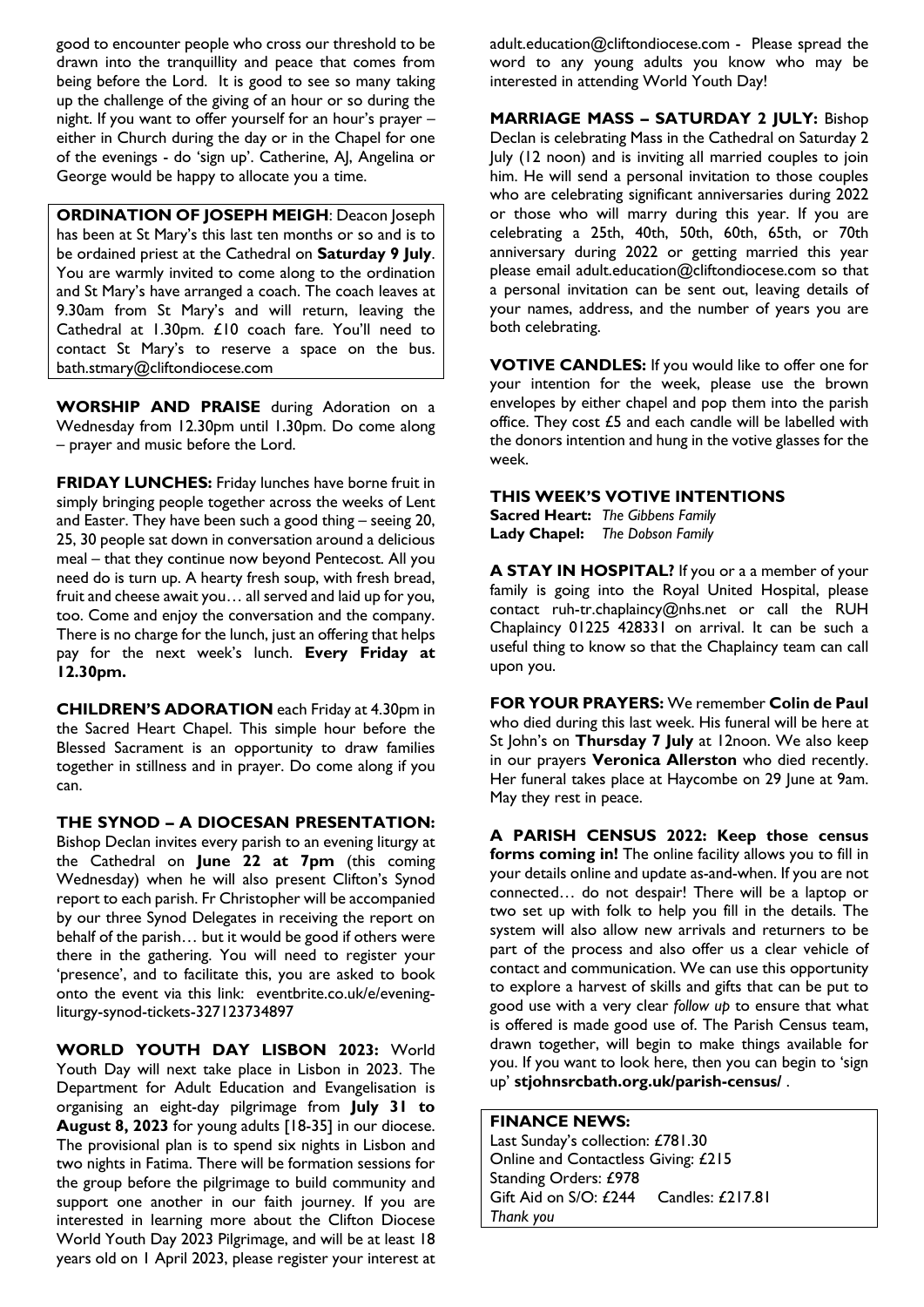**GIFT AID ENVELOPES:** Don't forget that if you are putting cash into the collection and you pay UK tax, you can add an extra 25% in tax recalimed to your gift simple because you fill out one of the white envelopes and pop your offertory into that. That GA bonus makes such a difference… at not extra cost to you! Just take the time to complete the simple form on the envelope.

**ST GREGORY'S SCHOOL:** Open Mornings which will be from 9am until 11am on Tuesday 21, Wednesday 22 and Thursday 23 June. All visitors must book an appointment in advance via the school website at Saint Gregory's Summer Open Events – Saint Gregory's Bath (st-gregorys.org.uk)

**BATH ABBEY ANNIVERSARY CONCERT:** This year the Abbey are celebrating 25<sup>th</sup> anniversary of a girls' choir and the concert in July reflects this occasion. They are particularly excited to be performing a newly commissioned work *'God's Mirror'* by critically acclaimed composer, Roxanna Panufnik. The concert also features works by other British women composers and the Abbey Girls are joined by the Lay Clerks in what promises to be an exciting and fresh evening of music! The Concert is on Saturday, 9 July. Tickets are now available from Bath Box Office (with reserved seating). Prices: £20, £15, £10 with age 16 and under @half price

**RECRUITMENT TO THE BOARD OF TRUSTEES – PRIOR PARK SCHOOLS:** Prior Park Schools is partnering with Nurole, the leading board-level hiring platform, to recruit new Trustees. You can find out more and register your interest here. For any questions please contact william.prescott@nurole.com. For an informal and confidential discussion, you can also contact John Shinkwin who is the Chair of Trustees jshinkwin@priorparkschools.com or Emma Sandberg, Director of Operations and Finance and Clerk to Trustees esandberg@priorparkschools.com .

**FR PRATAP'S AUTUMN VISIT:** Many of you support the work and mission of Fr Pratap through the Monsignor Kelly Fund. Fr Pratap will be making a visit to the UK in September and october and is due to visit Bath from **8 – 14 October**. He will be making an appeal whilst here for support for some projects he is involved within the Diocese. Remember, the best way and the safest way to send Fr Pratap your offerings is through the Mgr Kelly Fund. Money is transferred in a safe way.

**GLASTONBURY PILGRIMAGE:** Bishop Declan is inviting our diocesan community to gather together at the diocesan shrine of Glastonbury on **Sunday 10 July.** Keep the date free.

**CONGRATULATIONS TO** Natalie and Jason Ambrose who celebrate the blessing of their marriage this weekend and also Greta Zafferri and Sergio Molla Aracil who are to be married this Sunday afternoon. We ask the Lord to bless all our married couples as they come to celebrate the joy of his love and goodness. **Congratulations**, also, to twins France and Bella Ramos who were baptised here on Thursday. We keep their familiy and godparents in our prayers.

**A VIGIL FOR PEACE** and healing in our world takes place in our Cathedral in Clifton from 8pm on **Friday 24 June** to 8am on **Saturday 25 June**. You can take part in the vigil either in the Cathedral or via liverstream. There's a poster in the porch giving details of the vigil.

**CREAM TEA AT THE BARN:** Friday 24 June at 'The Barn', the Life Project are inviting you to join them for this Nation Cream Tea Day. Poster in the porch with details.

**LGBT+ MASS:** The monthly Mass takes place at St Nick's, Lawford's Gate, on **Sunday 19 June** at 3pm. All welcome.

**EXHIBITION ON THE EUCHARIST:** St John's is hosting an exhibition curated by and flowing from the prayerful initiative of Blessed Carlos Acutis, a young Italian man with such a love for the Blessed Sacarament. Around our Church across this month of **June,** and **July and August** there will be a narrative of saints and places so touched by the Eucharist across the centuries. This pilgrimage around the Church enables us to deepen our understanding of the Real Presence of the Lord and a love that is revealed in this great gift of himself. The Exhibition, enabled here by Tom and Angelina, will feature panels around the north and south aisles and exhibits in the Lady Chapel and the Sacred Heart Chapel, too. There is also a display of some beautiful things that are always 'at the service' of our celebration of the Eucharist. There is a simple and beautiful guide to the exhibition and it becomes a prayerful trail in itself. You don't have to complete the exhibition all at once; you can come back! Use the trail in such a way that ends in the Sacred Heart Chapel during the week for a time of prayer.

**WELCOME** to Fr Fernando Grande Frias. Fr Fernando is here in Bath to study English across the next four weeks. He is a priest studying at the Pontifical Ecclesiastical Academy in Rome, training for the Holy See's Diplomatic Service. It will be good to have Fr Fernando with us across the next couple of weeks. Do make him welcome.

**THE CLUB** meets next on **Tuesday 5** July at 2pm in the Parish Hall. It is always a great opportunity to come together with others for an afternoon filled with conversation, tea, cake… and even a quick game of bingo! Just call into the hall… it would be good to see you.

**LOWER CAR PARK:** Renewals are due by the middle of July and those of you who make use of the fob system will need to get in touch with Patrick via the parish office over the next couple of weeks. From July 15, the annual subscription for the car park will be £165. You can either pay by cheque or arrange for bank transfer. Those who may not wish to renew can return their fobs to the parish office.

**DIACONAL STUDENTS** are here with us next Saturday for Morning Prayer, for Mass and for their day's formation.

**FEAST OF ST PETER AND ST PAUL** is celebrated on **Wednesday 29 June**. Mass at 8am, 10am and 6.30pm.